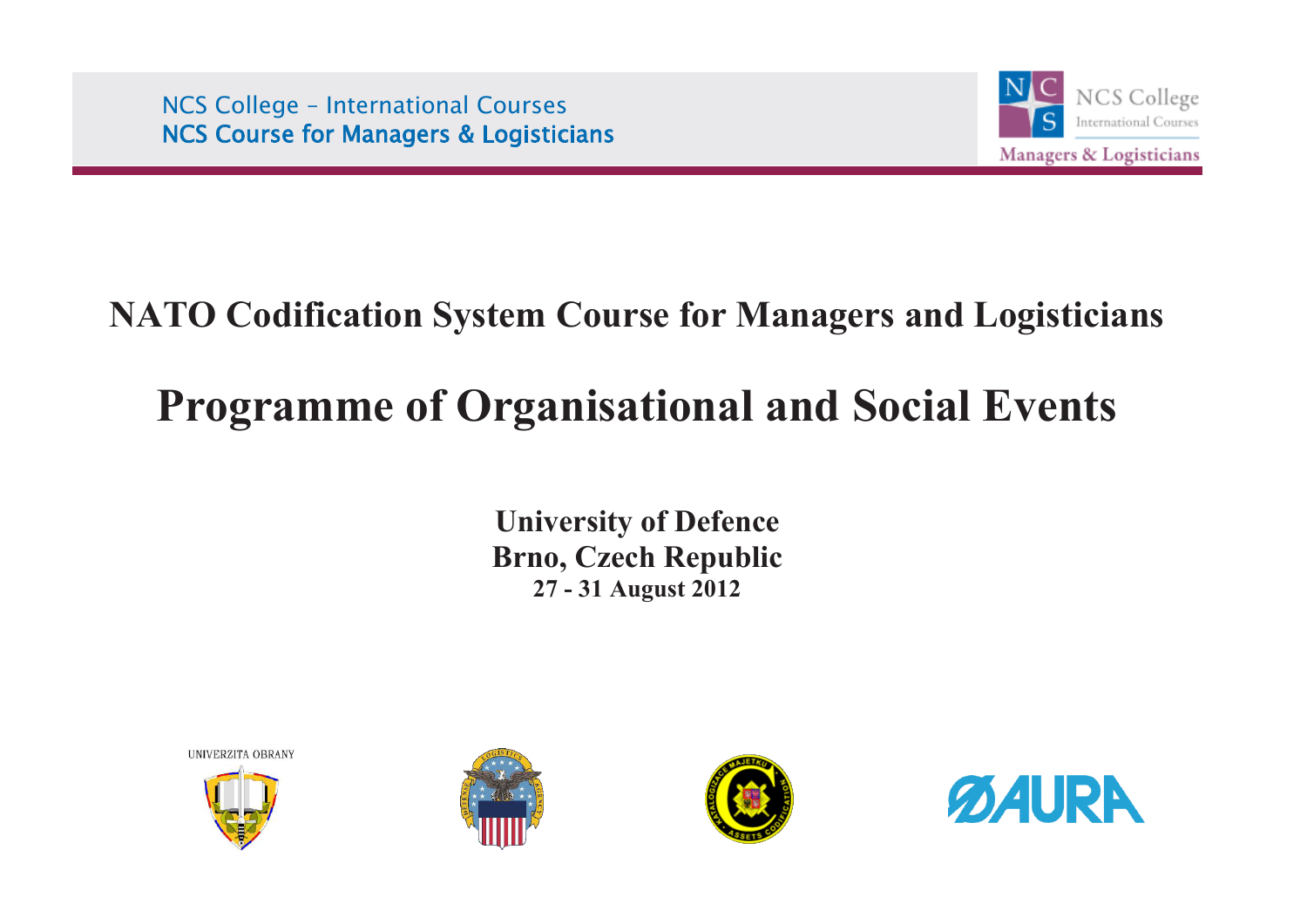# Programme of Organisational and Social Events

NCS College - International Courses, NCS Course for Managers and Logisticians, University of Defence, Brno, Czech Republic, 27 - 31 August 2012

| <b>Day</b>                                                                                                                                                                                                                              | <b>Action</b>                                                                                                                                                                                                                                                                                                                                                                              |
|-----------------------------------------------------------------------------------------------------------------------------------------------------------------------------------------------------------------------------------------|--------------------------------------------------------------------------------------------------------------------------------------------------------------------------------------------------------------------------------------------------------------------------------------------------------------------------------------------------------------------------------------------|
|                                                                                                                                                                                                                                         |                                                                                                                                                                                                                                                                                                                                                                                            |
| Sunday,<br>26 August                                                                                                                                                                                                                    | <b>Student Arrival Day</b><br>There are buses going from the airport Prague – Ruzyně to Brno daily every hour (till 21:30 CET).<br>The ride takes 2.5 hours.<br>On your arrival in Brno, the NCS College staff will organise transportation to the Slovan Hotel.                                                                                                                           |
|                                                                                                                                                                                                                                         |                                                                                                                                                                                                                                                                                                                                                                                            |
| Monday,<br>27 August                                                                                                                                                                                                                    | The NCS College staff will organise transport of students and lectors from the Slovan Hotel to the University of Defence and back<br>for the whole period of the course. The alternatives are walk (15 min.) or public transportation (5 min.).                                                                                                                                            |
|                                                                                                                                                                                                                                         | Afternoon: Organised Tour of Brno                                                                                                                                                                                                                                                                                                                                                          |
|                                                                                                                                                                                                                                         | Evening: Icebreaker (the Tulip Restaurant - after the Tour of Brno)                                                                                                                                                                                                                                                                                                                        |
|                                                                                                                                                                                                                                         |                                                                                                                                                                                                                                                                                                                                                                                            |
| Tuesday,<br>28 August                                                                                                                                                                                                                   | Evening: Sports event - bowling and refreshment (the Stodola Club)                                                                                                                                                                                                                                                                                                                         |
|                                                                                                                                                                                                                                         |                                                                                                                                                                                                                                                                                                                                                                                            |
| Thursday,<br>30 August                                                                                                                                                                                                                  | <b>Evening:</b> Closing ceremony (the Slovan Hotel).                                                                                                                                                                                                                                                                                                                                       |
|                                                                                                                                                                                                                                         |                                                                                                                                                                                                                                                                                                                                                                                            |
| Saturday,<br>1 September                                                                                                                                                                                                                | <b>Student Departure Day</b><br>There are buses going from Brno to the airport Prague – Ruzyně to Brno daily every hour. Another option is international train going<br>from Brno Central Station to Prague Central Station.<br>The ride takes 2.5 hours/3 hours.<br>The transportation from the Slovan Hotel to the bus or train station will be taken care for by the NCS College staff. |
| <b>Note</b>                                                                                                                                                                                                                             |                                                                                                                                                                                                                                                                                                                                                                                            |
| The NCS College staff organises the above transportation only on the arrival/departure days (August 26 and September 1). On any other day, the<br>students must organise the transport on their own or consult with Mr. Antonín Svěrák. |                                                                                                                                                                                                                                                                                                                                                                                            |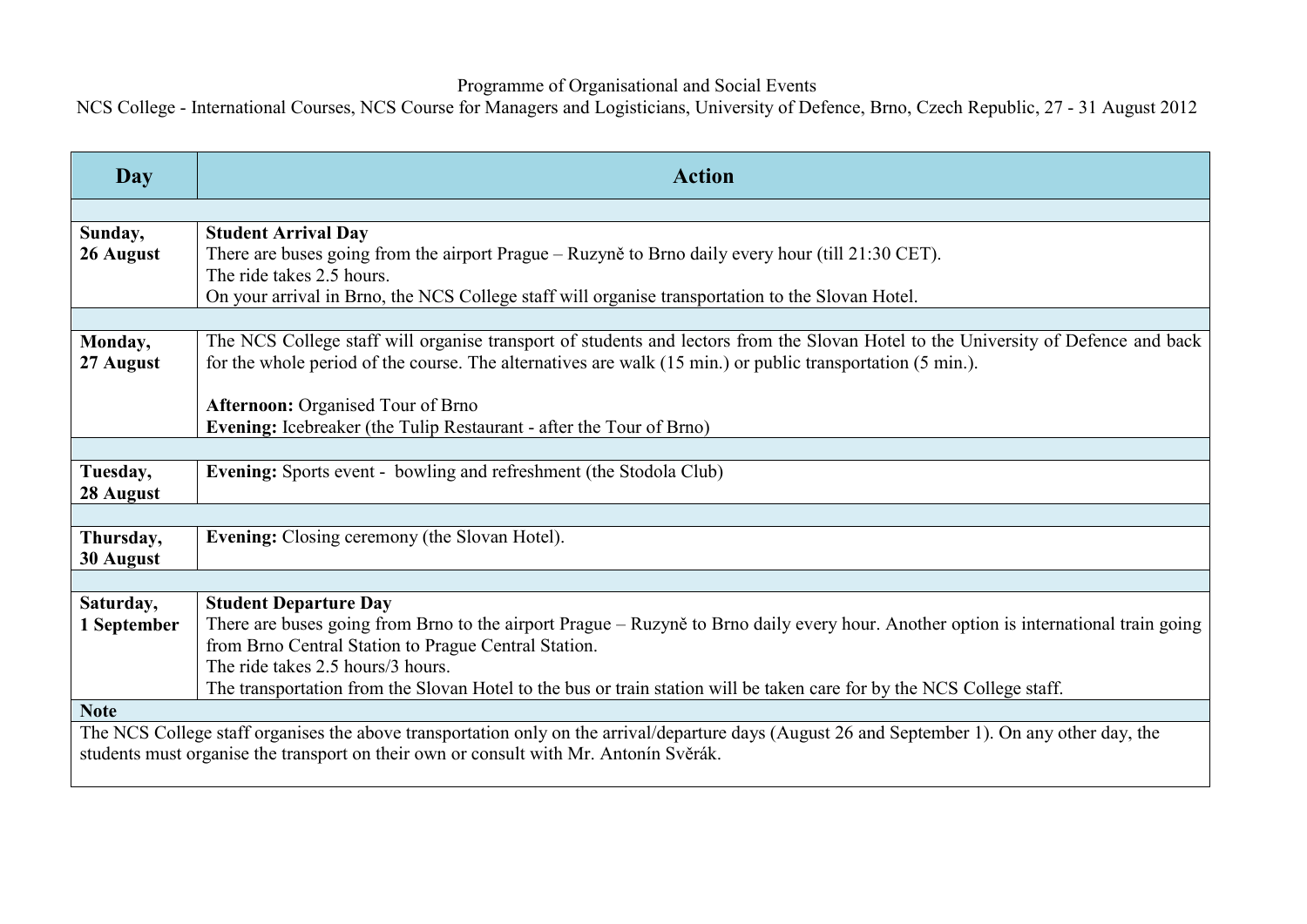# **Czech Republic**

**Area:** 78, 864 sq. km **Population:** 10, 548, 527 **Official language:** Czech **Government:** Parliamentary republic **Currency unit:** 1 Czech crown (Kc) **Capital:** Prague **Administrative divisions:** 14 regions **Religions:** predominantly Roman-Catholic (39.2%), a large proportion of the population are atheists (39.7%)



#### Location

The Czech Republic is a land-locked country which is situated in the centre of a temperate zone of the northern hemisphere in the central part of Europe and covers the territory of the historic lands of Bohemia, Moravia and a part of Silesia. The state frontiers border on Poland (761.8 km), Germany (810.3 km), Austria (466.3 km) and Slovakia (251.8 km).

## **History**

The earliest historic evidence of ethnic groups who settled in the Czech basin at the beginning of 4th century B.C. were the Celtic Boii tribes according to whom the territory gained its name Boiohaemum (Home of the Boii), Bohemia in Latin. At the turn of the century the Celts were forced out by Germanic tribes. As of 6th century various Slavonic tribes settled here, who in the 7th century joined forces in the face of Avar expansion (so-called Samo's realm). After 820 the first proven state, the Great Moravian Empire, which is connected with the conversion to Christianity in the region, was established on the territory of the present Republic. Following its decline at the beginning of 10th century the mainstay of the people who created a state moved west to Bohemia.

The Premyslide dynasty finally succeeded in uniting the state. The borders of the main historic countries (Bohemia and Moravia) have essentially not changed since the Middle Ages, the other territories of the Czech state always existed only temporarily.

As of 1526 the land of the Czech Crown formed a part of the Habsburg monarchy. But at all times there were efforts to maintain independence.

After the disintegration of the monarchy the historic Czech lands were united with parts of the Hungarian kingdom (Slovakia and Carpathian Ruthenia) to form Czechoslovakia as one of the states of the post Austro-Hungarian Empire.

In 1938 neighbouring Germany claimed as its own part of the territory of the Republic (the Sudeten Land). As of March 1939 the rest of the Czech Lands were occupied by the Germans (the Protectorate of Bohemia and Moravia) whereas Slovakia was declared an independent state.

In 1945 Czechoslovakia regained its status (without Carpathian Ruthenia) and simultaneously the three-million German minority was forcibly transferred. After the coup in 1948 the Communist Party took over the government and introduced a totalitarian regime in the country. The sixties saw developments leading to a slight relaxation of totalitarian rule, which however was cut short in August 1968 by a military intervention on the part of the Soviet Union and member countries of the Warsaw Pact.

The fall of the Communist regime in November 1989 facilitated a renewal of a pluralistic democracy. In subsequent years the Soviet occupation units were withdrawn (1990-91) and many reforms within the state were enacted. At the beginning of the nineties leaders of both Federal republics engaged in a mutual dialogue whose outcome was an agreement to divide the common state into two independent states. The Czech Republic came into being on January 1, 1993 following the division of the Czech and Slovak Federative Republic (CSFR).

 The Czech Republic joined NATO (1999) and on May 1, 2004 it became a full member of the European Union.

#### Architecture

Thanks to its position in the heart of Europe the country has been confronted with various cultural influences and architectural styles in the course of its history. Since the country suffered little damage during the World War II, nor destruction due to redevelopment projects, a rich cultural heritage has been preserved.

In the Czech Republic there are a total of 12 listed heritage reservations recognized by the international organization UNESCO: **Prague** - the historic centre, **Cesky Krumlov** - the historic centre, **Telc** - the historic centre, **Zdar nad Sazavou** - the pilgrimage church of St. Jan Nepomucky on Zelena Hora, **Kutna Hora** - the historic centre, **Lednice** - the Lednicko-Valticky grounds, **Holasovice** - the village reservation, **Kromeriz** - the gardens and palace, **Litomysl** - the palace and its grounds, **Olomouc** - the column of the Holy Trinity, **Brno** - Villa Tugendhat, **Trebic** - the Jewish quarter and St. Procopus Basilica.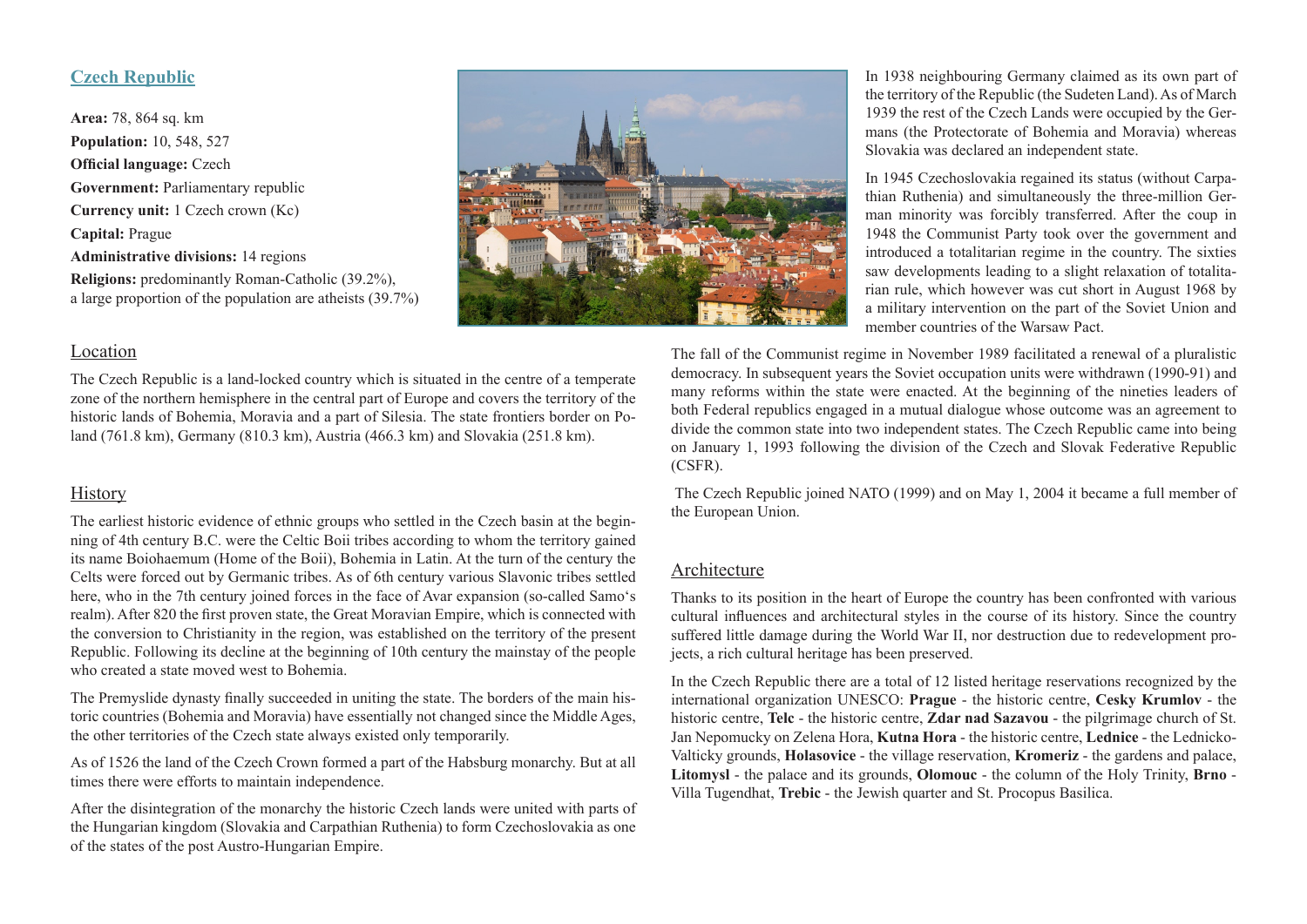#### Natural wealth

The natural wealth in the Czech Republic is protected in many areas which have officially been declared nature reserves. On the territory of the Czech Republic there are four national parks (Krkonose, Sumava, Podyji and Czech Switzerland) which are subject to the strictest rules to assure their protection.

On the territory of the Czech Republic there are numerous cold and hot natural mineral water springs which are used for curative and convalescent treatments in areas where there are also spas. Many of these sources also serve for the production of mineral and table water.

#### Industry

The Czech Republic has a long-standing tradition in industrial production. The composition of its industries is being restructured to typically correspond to a small but mature market economy. In recent years the share of food production has increased, while there has been a decline in the engineering segment, which, however, continues to be the most important industrial branch in the Czech Republic. The most developed areas in consumer goods production are the traditional branches manufacturing textiles and clothing, shoes, porcelain, ceramics and costume jewellery.

#### Agriculture

The most significant areas in food production are industries processing flour, sugar, meat and brewing beer. There is a long prevailing tradition in breeding freshwater fish and in this connection fish-farming in the numerous man-made lakes is well developed. Hops are an important export article.

### **Brno**

The city of Brno history of which goes back to year 1000, is situated at the confluence of Svratka and Svitava rivers and its altitude is about 200 meters. Due to its location at the margin of Moravia gate, through which trade path connecting northern and southern civilizations led for centuries, the town has gained a strategic position.

Nowadays, this Moravia capital with population of 400 000 and area of 230 km<sup>2</sup> is the second largest city in the Czech Republic. Brno is an industrial, business and cultural centre of a region with 2.5 million inhabitants. Regarding science, developer research and development basis along with college and universities play a significant role and place the Down on the second position in this field within the Czech Republic.

> Brno has become a centre of international trade, too. Brno Fairs Company organises about 50 events per year, majority of them with foreign exhibitors. The IDET Exhibition belongs to the most significant ones.

> Brno is a cultural and tourist centre. Its unique character is underlined by occurrence of significant famous and historic monuments, e.g. Špilberk Castle, St. Petr and Pavel Cathedral, St. Jakub Curch, functionalistic Tugendhat Villa (on the UNESCO list), Janacek Theatre, Mahen Theatre, Moravian Provincial Museum, ETA. There are also many sport facilities like the Masaryk Race Track organising the Czech Grand Prix within the World Championship of motorbikes and passenger cars and attractive tourist destinations in adjacent vicinity (Moravian Karst, Brno Dam, Marian Valley).

> The economic, social and political significance of Brno goes beyond the limits of the South Moravian Region. It is the seat of the Supreme Court of the Czech Republic, the Supreme Administrative Court, the Constitutional Court, the Supreme State Attorney Office, the Office for the Protection of Competition and the Ombudsman's Office.